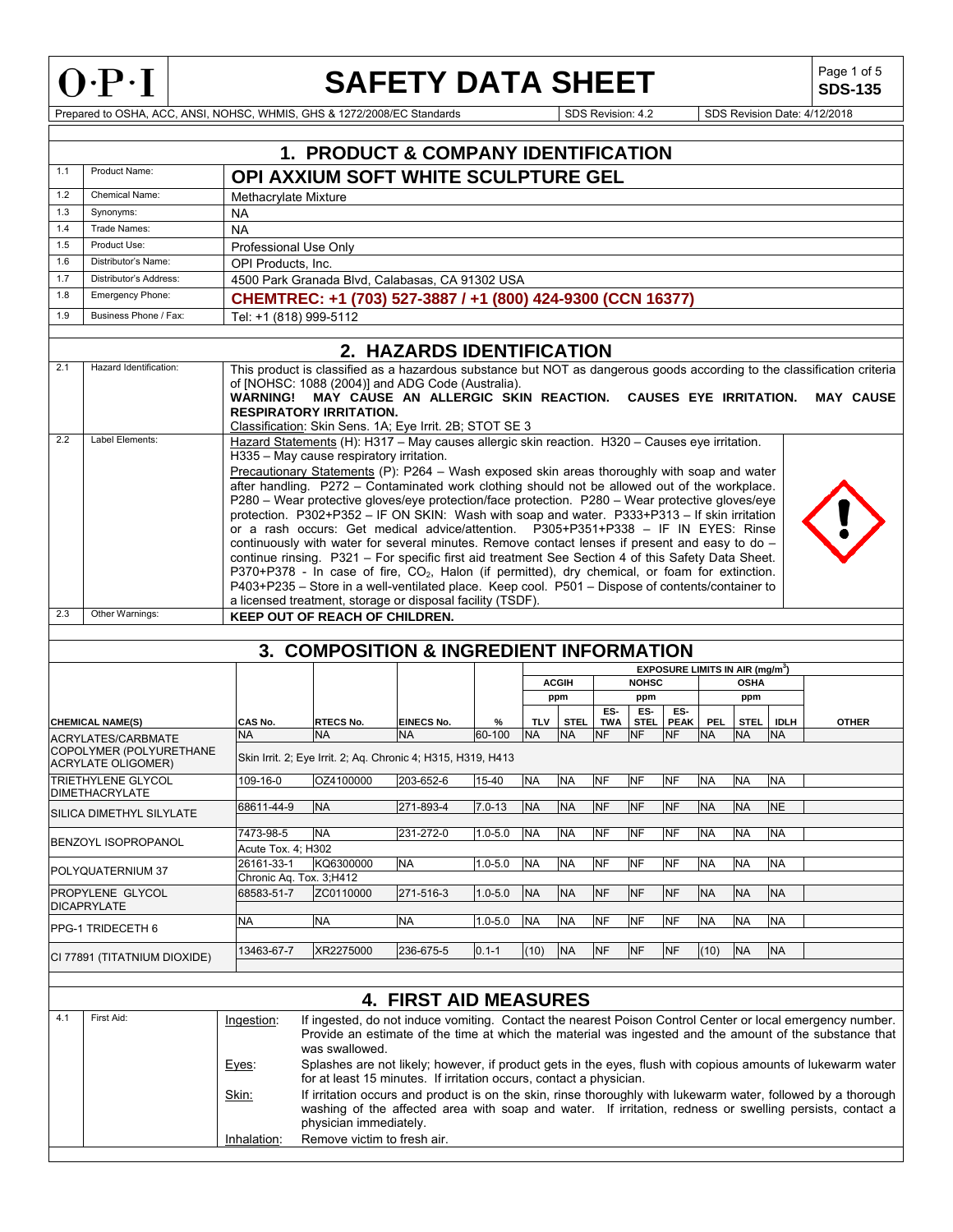

# **SAFETY DATA SHEET**  $\left|\begin{array}{c} \text{Page 2 of 5} \\ \text{SDS-135} \end{array}\right|$

**SDS-135**

Prepared to OSHA, ACC, ANSI, NOHSC, WHMIS, GHS & 1272/2008/EC Standards SUSS Revision: 4.2 SDS Revision Date: 4/12/2018

|     |                                                      | 4. FIRST AID MEASURES - cont'd                                                                                                                                                                                                             |                                                |                  |              |                          |                             |                   |                          |              |   |
|-----|------------------------------------------------------|--------------------------------------------------------------------------------------------------------------------------------------------------------------------------------------------------------------------------------------------|------------------------------------------------|------------------|--------------|--------------------------|-----------------------------|-------------------|--------------------------|--------------|---|
| 4.2 | Effects of Exposure:                                 |                                                                                                                                                                                                                                            |                                                |                  |              |                          |                             |                   |                          |              |   |
|     |                                                      | If product is swallowed, may cause nausea, headache, vomiting and/or diarrhea and central nervous<br>Ingestion:<br>system depression.                                                                                                      |                                                |                  |              |                          |                             |                   |                          |              |   |
|     |                                                      | Irritating to the eyes. Symptoms of overexposure may include redness, itching, irritation and watering.<br>Eyes:                                                                                                                           |                                                |                  |              |                          |                             |                   |                          |              |   |
|     |                                                      | Skin:<br>May be irritating to skin in some sensitive individuals, especially after prolonged and/or repeated contact.                                                                                                                      |                                                |                  |              |                          |                             |                   |                          |              |   |
|     |                                                      | Inhalation of vapors is unlikely under normal conditions of use and handling; however, inhalation of vapors<br>Inhalation:                                                                                                                 |                                                |                  |              |                          |                             |                   |                          |              |   |
|     |                                                      | in excess of the levels listed in Section 3 (Composition and Ingredient Information) can cause central                                                                                                                                     |                                                |                  |              |                          |                             |                   |                          |              |   |
| 4.3 | Symptoms of Overexposure:                            | nervous system depression (e.g., drowsiness, dizziness, headaches, nausea).                                                                                                                                                                |                                                |                  |              |                          |                             |                   |                          |              |   |
|     |                                                      | Symptoms of skin overexposure in some sensitive individuals may include redness, itching, and irritation of affected<br>areas. Overexposure in eyes may cause redness, itching and watering.                                               |                                                |                  |              |                          |                             |                   |                          |              |   |
| 4.4 | Acute Health Effects:                                | Mild to moderate irritation to eyes and skin near affected areas.                                                                                                                                                                          |                                                |                  |              |                          |                             |                   |                          |              |   |
| 4.5 | Chronic Health Effects:                              | None known.                                                                                                                                                                                                                                |                                                |                  |              |                          |                             |                   |                          |              |   |
| 4.6 | Target Organs:                                       | Eyes, Skin                                                                                                                                                                                                                                 |                                                |                  |              |                          |                             |                   |                          |              |   |
| 4.7 | <b>Medical Conditions</b><br>Aggravated by Exposure: | Pre-existing dermatitis, other skin conditions, and disorders of the                                                                                                                                                                       |                                                |                  |              | <b>HEALTH</b>            |                             |                   |                          |              | 1 |
|     |                                                      | target organs (eyes, skin, and respiratory system).                                                                                                                                                                                        |                                                |                  |              |                          | <b>FLAMMABILITY</b>         |                   |                          |              | 1 |
|     |                                                      |                                                                                                                                                                                                                                            |                                                |                  |              |                          | <b>PHYSICAL HAZARDS</b>     |                   |                          |              | 1 |
|     |                                                      |                                                                                                                                                                                                                                            |                                                |                  |              |                          | <b>PROTECTIVE EQUIPMENT</b> |                   |                          |              | B |
|     |                                                      |                                                                                                                                                                                                                                            |                                                |                  |              | <b>EYES</b>              |                             | <b>SKIN</b>       |                          |              |   |
|     |                                                      |                                                                                                                                                                                                                                            |                                                |                  |              |                          |                             |                   |                          |              |   |
|     |                                                      | <b>5. FIREFIGHTING MEASURES</b>                                                                                                                                                                                                            |                                                |                  |              |                          |                             |                   |                          |              |   |
| 5.1 | Fire & Explosion Hazards:                            | Exothermic polymerization may cause containers to rupture. Cool containers with water to prevent                                                                                                                                           |                                                |                  |              |                          |                             |                   |                          |              |   |
|     |                                                      | polymerization. This product is a non-flammable liquid. When involved in a fire, this product may                                                                                                                                          |                                                |                  |              |                          |                             |                   |                          |              |   |
|     |                                                      | ignite and decompose to form toxic gases (e.g., CO, $CO_2$ , $NO_x$ ).                                                                                                                                                                     |                                                |                  |              |                          |                             |                   |                          |              |   |
| 5.2 | Extinguishing Methods:                               | CO <sub>2</sub> , Halon (if permitted), Dry Chemical, Foam                                                                                                                                                                                 |                                                |                  |              |                          |                             |                   |                          |              |   |
| 5.3 | <b>Firefighting Procedures:</b>                      | This product is a combustible liquid. When involved in a fire, this product may ignite readily and<br>decompose to produce carbon oxides.                                                                                                  |                                                |                  |              |                          |                             |                   |                          |              |   |
|     |                                                      | First responders should wear eye protection. Structural firefighters must wear SCBAs and full                                                                                                                                              |                                                |                  |              |                          |                             |                   |                          |              |   |
|     |                                                      | protective equipment. Use a water spray or fog to reduce or direct vapors. Water may not be                                                                                                                                                |                                                |                  |              |                          |                             |                   |                          |              |   |
|     |                                                      | effective in actually extinguishing a fire involving this product.                                                                                                                                                                         |                                                |                  |              |                          |                             |                   |                          |              |   |
|     |                                                      |                                                                                                                                                                                                                                            |                                                |                  |              |                          |                             |                   |                          |              |   |
|     |                                                      | <b>6. ACCIDENTAL RELEASE MEASURES</b>                                                                                                                                                                                                      |                                                |                  |              |                          |                             |                   |                          |              |   |
| 6.1 | Spills:                                              | Before cleaning any spill or leak, individuals involved in spill cleanup must wear appropriate Personal Protective<br>Equipment.                                                                                                           |                                                |                  |              |                          |                             |                   |                          |              |   |
|     |                                                      | For small spills (e.g., $\lt 1$ gallon (3.8 L)) wear appropriate personal protective equipment (e.g., goggles, gloves).                                                                                                                    |                                                |                  |              |                          |                             |                   |                          |              |   |
|     |                                                      | Maximize ventilation (open doors and windows). Remove spilled material with absorbent material and place into                                                                                                                              |                                                |                  |              |                          |                             |                   |                          |              |   |
|     |                                                      | appropriate closed container(s) for disposal. Dispose of properly in accordance with local, state and federal regulations.<br>Wash all affected areas and outside of container with plenty of warm water and soap. Remove any contaminated |                                                |                  |              |                          |                             |                   |                          |              |   |
|     |                                                      | clothing and wash thoroughly before reuse.                                                                                                                                                                                                 |                                                |                  |              |                          |                             |                   |                          |              |   |
|     |                                                      | For large spills (e.g., $\geq 1$ gallon (3.8 L)), deny entry to all unprotected individuals. Dike and contain spill with inert                                                                                                             |                                                |                  |              |                          |                             |                   |                          |              |   |
|     |                                                      | material (e.g., sand or earth). Transfer liquid to containers for recovery or disposal and solid diking material to separate                                                                                                               |                                                |                  |              |                          |                             |                   |                          |              |   |
|     |                                                      | containers for proper disposal. Remove contaminated clothing promptly and wash affected skin areas with soap and<br>water. Keep spills and cleaning runoffs out of drains, municipal sewers and open bodies of water.                      |                                                |                  |              |                          |                             |                   |                          |              |   |
|     |                                                      |                                                                                                                                                                                                                                            |                                                |                  |              |                          |                             |                   |                          |              |   |
|     |                                                      | 7. HANDLING & STORAGE INFORMATION                                                                                                                                                                                                          |                                                |                  |              |                          |                             |                   |                          |              |   |
| 7.1 | Work & Hygiene Practices:                            | Avoid prolonged contact with the product. After use, wash hands and exposed skin with soap and water. Do not eat,<br>drink or smoke while handling product.                                                                                |                                                |                  |              |                          |                             |                   |                          |              |   |
| 7.2 | Storage & Handling:                                  | Keep this material away from heat, sparks and open flame. Open containers slowly on a stable surface. Keep container                                                                                                                       |                                                |                  |              |                          |                             |                   |                          |              |   |
|     |                                                      | closed tightly when not in use. Empty container may contain residual amounts of this product; therefore, empty                                                                                                                             |                                                |                  |              |                          |                             |                   |                          |              |   |
|     |                                                      | containers should be handled with care.<br>Store containers in a cool, dry location, away from direct sunlight, other light sources, or sources of intense heat. Store                                                                     |                                                |                  |              |                          |                             |                   |                          |              |   |
|     |                                                      | away from incompatible materials (See Section 10, Stability and Reactivity). Material should be stored in secondary                                                                                                                        |                                                |                  |              |                          |                             |                   |                          |              |   |
|     |                                                      | containers as appropriate.                                                                                                                                                                                                                 |                                                |                  |              |                          |                             |                   |                          |              |   |
| 7.3 | Special Precautions:                                 | Open containers slowly on a stable surface. Keep container tightly closed when not in use. Empty containers may                                                                                                                            |                                                |                  |              |                          |                             |                   |                          |              |   |
|     |                                                      | contain residual amounts of this product; therefore, empty containers should be handled with care.                                                                                                                                         |                                                |                  |              |                          |                             |                   |                          |              |   |
|     |                                                      | 8. EXPOSURE CONTROLS & PERSONAL PROTECTION                                                                                                                                                                                                 |                                                |                  |              |                          |                             |                   |                          |              |   |
| 8.1 | <b>Exposure Limits:</b>                              |                                                                                                                                                                                                                                            | <b>ACGIH</b>                                   |                  | <b>NOHSC</b> |                          |                             | <b>OSHA</b>       |                          | <b>OTHER</b> |   |
|     | ppm (mg/m <sup>3</sup> )                             |                                                                                                                                                                                                                                            |                                                | ES-              | ES-          | ES-                      |                             |                   |                          |              |   |
|     |                                                      | <b>CHEMICAL NAME(S)</b><br>CI 77891 (TITATNIUM DIOXIDE)                                                                                                                                                                                    | <b>TLV</b><br><b>STEL</b><br>(10)<br><b>NA</b> | <b>TWA</b><br>NF | STEL<br>NF   | <b>PEAK</b><br><b>NF</b> | PEL<br>(10)                 | <b>STEL</b><br>NA | <b>IDLH</b><br><b>NA</b> |              |   |
| 8.2 | Ventilation & Engineering                            | When working with large quantities of product, provide adequate ventilation (e.g., local exhaust ventilation, fans).                                                                                                                       |                                                |                  |              |                          |                             |                   |                          |              |   |
|     | Controls:                                            | Ensure that an eyewash station or washbasin is available in case of exposure to eyes.                                                                                                                                                      |                                                |                  |              |                          |                             |                   |                          |              |   |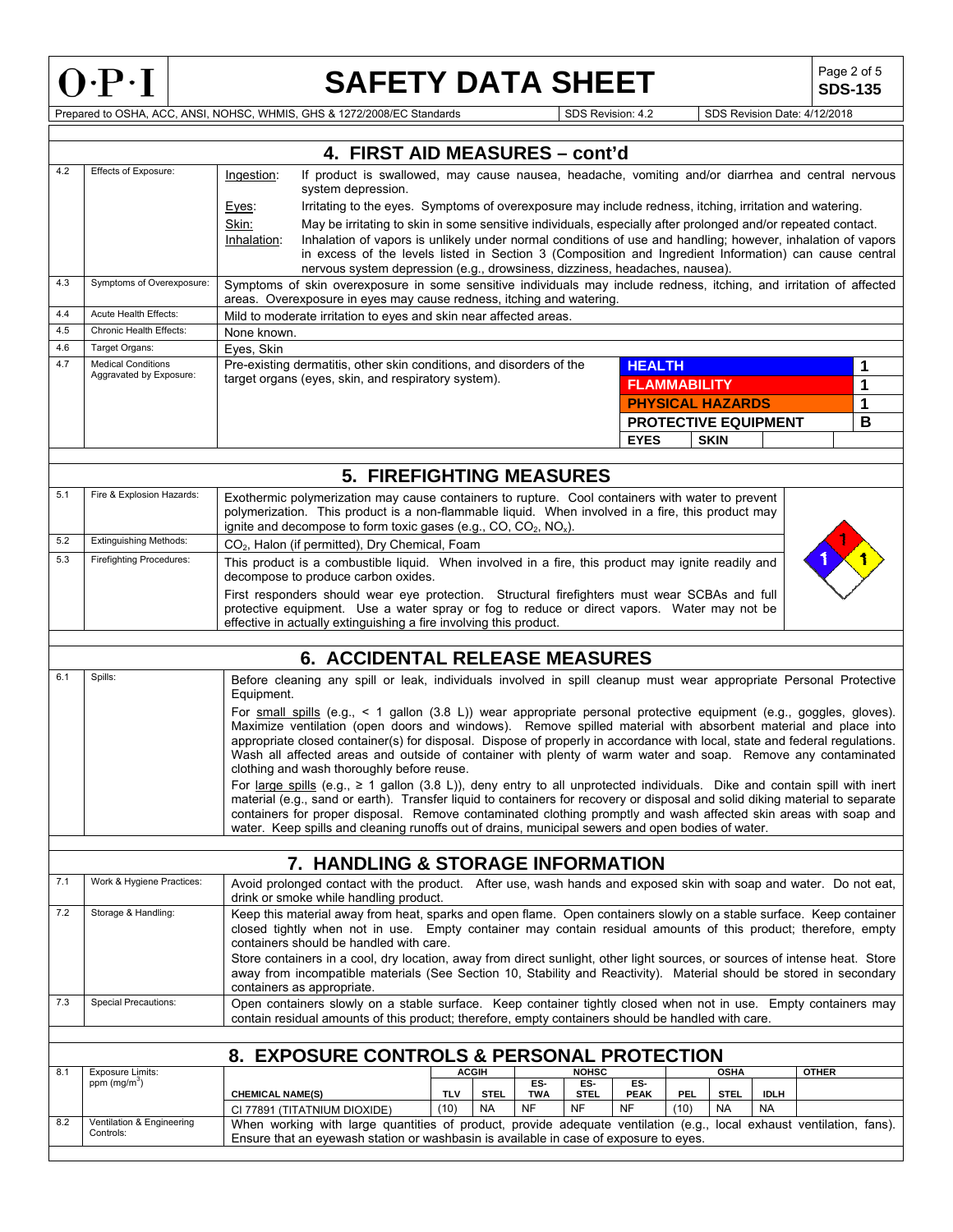

Г

## **SAFETY DATA SHEET** SDS-135

**SDS-135**

Prepared to OSHA, ACC, ANSI, NOHSC, WHMIS, GHS & 1272/2008/EC Standards Superintendent Superintendent Superintendent SDS Revision: 4.2 SDS Revision Date: 4/12/2018

|              |                                         | 8. EXPOSURE CONTROLS & PERSONAL PROTECTION - cont'd                                                                                                                                                                                                                           |
|--------------|-----------------------------------------|-------------------------------------------------------------------------------------------------------------------------------------------------------------------------------------------------------------------------------------------------------------------------------|
| 8.1          | Ventilation & Engineering<br>Controls:  | When working with large quantities of product, provide adequate ventilation (e.g., local exhaust ventilation, fans).<br>Ensure that an eyewash station, sink or washbasin is available in case of exposure to eyes.                                                           |
| 8.2          | <b>Respiratory Protection:</b>          | No special respiratory protection is required under typical circumstances of use or handling. If<br>necessary, use only respiratory protection authorized per U.S. OSHA's requirement in 29 CFR                                                                               |
|              |                                         | §1910.134, or applicable U.S. state regulations, or the appropriate standards of Canada, its<br>provinces, EU member states, or Australia.                                                                                                                                    |
| 8.3          | Eye Protection:                         | Depending on the use of this product, splash or safety glasses may be worn. If necessary, refer to<br>$\bigcirc$<br>U.S. OSHA 29 CFR §1910.133, Canadian standards, or the European Standard EN166.                                                                           |
| 8.4          | Hand Protection:                        | If anticipated that prolonged & repeated skin contact will occur during use of this product, wear<br>neoprene or rubber gloves for routine industrial use. If necessary, refer to U.S. OSHA 29 CFR<br>§1910.138, the appropriate standards of Canada or the EU member states. |
| 8.5          | <b>Body Protection:</b>                 | No special body protection is required under typical circumstances of use and handling.<br>lf<br>necessary, refer to appropriate standards of Canada, the EU member states, or U.S. OSHA.                                                                                     |
|              |                                         |                                                                                                                                                                                                                                                                               |
|              |                                         | 9. PHYSICAL & CHEMICAL PROPERTIES                                                                                                                                                                                                                                             |
| 9.1          | Appearance:                             | White viscous gel                                                                                                                                                                                                                                                             |
| 9.2          | Odor:                                   | Characteristic acrylates odor                                                                                                                                                                                                                                                 |
| 9.3          | Odor Threshold:                         | <b>NA</b>                                                                                                                                                                                                                                                                     |
| 9.4          | pH:                                     | <b>NA</b>                                                                                                                                                                                                                                                                     |
| 9.5          | Melting Point/Freezing Point:           | <b>NE</b>                                                                                                                                                                                                                                                                     |
| 9.6          | Initial Boiling Point/Boiling<br>Range: | > 212 °F                                                                                                                                                                                                                                                                      |
| 9.7          | Flashpoint:                             | <b>ND</b>                                                                                                                                                                                                                                                                     |
| 9.8          | Upper/Lower Flammability<br>Limits:     | <b>ND</b>                                                                                                                                                                                                                                                                     |
| 9.9          | Vapor Pressure:                         | <b>NE</b>                                                                                                                                                                                                                                                                     |
| 9.10         | Vapor Density:                          | <b>NA</b>                                                                                                                                                                                                                                                                     |
| 9.11         | Relative Density:                       | 1.1036                                                                                                                                                                                                                                                                        |
| 9.12         | Solubility:                             | Immiscible                                                                                                                                                                                                                                                                    |
| 9.13         | Partition Coefficient (log Pow):        | NA                                                                                                                                                                                                                                                                            |
| 9.14         | Autoignition Temperature:               | <b>NA</b>                                                                                                                                                                                                                                                                     |
| 9.15         | Decomposition Temperature:              |                                                                                                                                                                                                                                                                               |
|              |                                         | <b>NA</b>                                                                                                                                                                                                                                                                     |
| 9.16         | Viscosity:                              | 300,000 cPs                                                                                                                                                                                                                                                                   |
| 9.17         | Other Information:                      | <b>NA</b>                                                                                                                                                                                                                                                                     |
|              |                                         | <b>10. STABILITY &amp; REACTIVITY</b>                                                                                                                                                                                                                                         |
|              |                                         |                                                                                                                                                                                                                                                                               |
| 10.1<br>10.2 | Stability:                              | Stable under ambient conditions when stored properly (See Section 7, Storage and Handling).<br>If exposed to extremely high temperatures, the products of thermal decomposition may include irritating vapors and                                                             |
|              | Hazardous Decomposition<br>Products:    | carbon oxide gases (e.g., CO, CO <sub>2</sub> ).                                                                                                                                                                                                                              |
| 10.3         | Hazardous Polymerization:               | May occur, if exposed to extremely high temperatures.                                                                                                                                                                                                                         |
| 10.4<br>10.5 | Conditions to Avoid:                    | None known.                                                                                                                                                                                                                                                                   |
|              | Incompatible Substances:                | This product is incompatible with alkaline metals, strong oxidizers (e.g., peroxides, superoxides), strong acids (e.g.,<br>hydrochloric or muriatic acids), or strong bases (e.g., lye, potassium hydroxide).                                                                 |
|              |                                         |                                                                                                                                                                                                                                                                               |
|              |                                         | <b>11. TOXICOLOGICAL INFORMATION</b>                                                                                                                                                                                                                                          |
| 11.1         | Routes of Entry:                        | Inhalation:<br><b>YES</b><br>Absorption:<br><b>YES</b><br>Ingestion:<br><b>YES</b>                                                                                                                                                                                            |
| 11.2         | <b>Toxicity Data:</b>                   | This product has NOT been tested on animals to obtain toxicology data. There are toxicology data for the components                                                                                                                                                           |
| 11.3         | Acute Toxicity:                         | of the product, which are found in scientific literature. This data has not been presented in this document.<br>See Section 4.4                                                                                                                                               |
| 11.4         | Chronic Toxicity:                       | See Section 4.5                                                                                                                                                                                                                                                               |
| 11.5         | Suspected Carcinogen:                   | <b>NA</b>                                                                                                                                                                                                                                                                     |
| 11.6         | Reproductive Toxicity:                  | This product is not reported to cause reproductive toxicity in humans.                                                                                                                                                                                                        |
|              | Mutagenicity:                           | This product is not reported to produce mutagenic effects in humans.                                                                                                                                                                                                          |
|              | Embryotoxicity:                         | This product is not reported to produce embryotoxic effects in humans.                                                                                                                                                                                                        |
|              | Teratogenicity:                         | This product is not reported to cause teratogenic effects in humans.                                                                                                                                                                                                          |
|              | Reproductive Toxicity:                  | This product is not reported to cause reproductive effects in humans.                                                                                                                                                                                                         |
| 11.7         | Irritancy of Product:                   | See Section 4.3                                                                                                                                                                                                                                                               |
| 11.8         | <b>Biological Exposure Indices:</b>     | <b>NE</b>                                                                                                                                                                                                                                                                     |
| 11.9         | Physician Recommendations:              | Treat symptomatically.                                                                                                                                                                                                                                                        |
|              |                                         |                                                                                                                                                                                                                                                                               |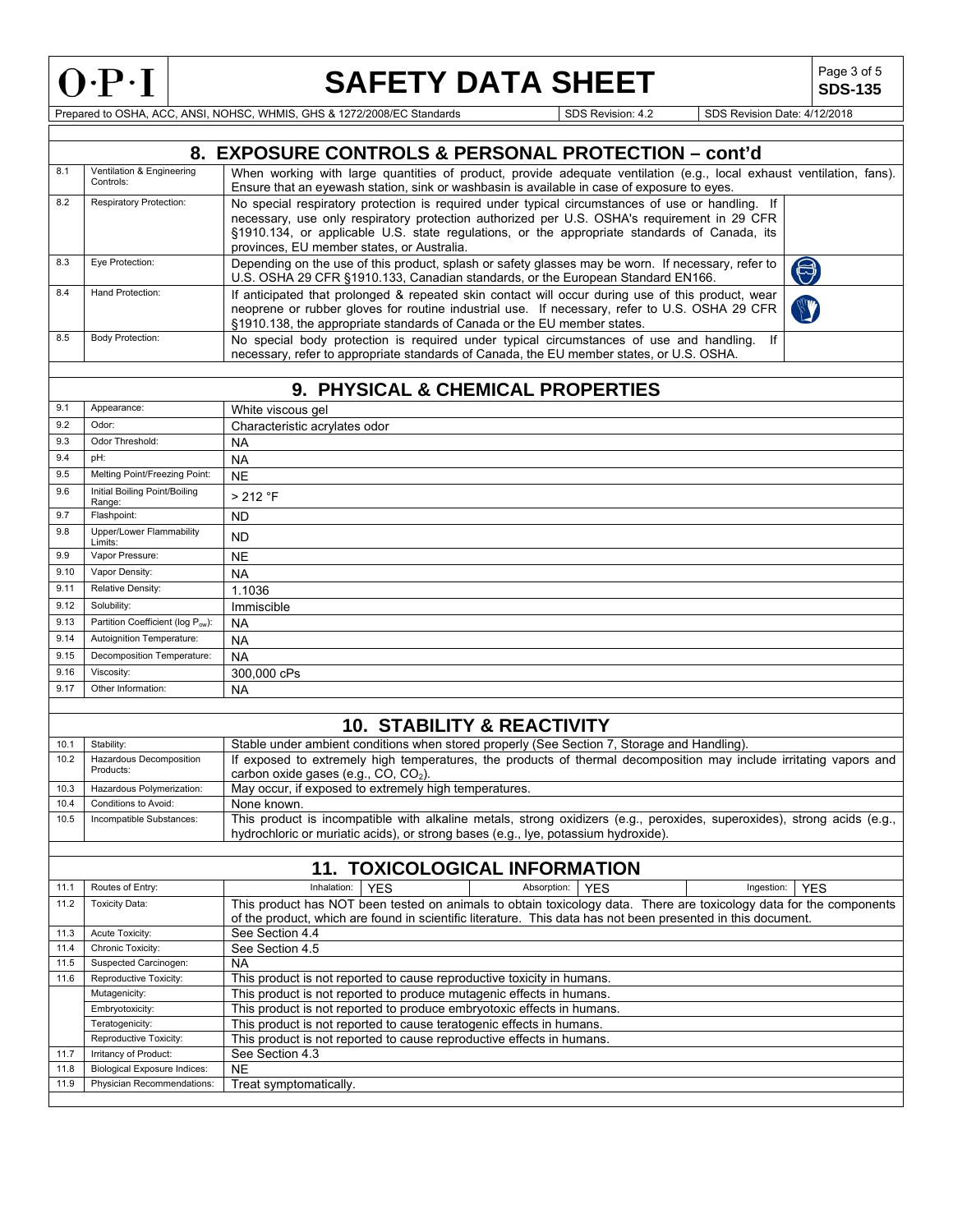

### **SAFETY DATA SHEET**

**SDS-135**

Prepared to OSHA, ACC, ANSI, NOHSC, WHMIS, GHS & 1272/2008/EC Standards Superintendent Superintendent SDS Revision: 4.2 SDS Revision Date: 4/12/2018

|      | <b>12. ECOLOGICAL INFORMATION</b>                                                                                                                                                                                                                                                                                                                                                                                                                                                                                                                                                                                                              |                                                                                                                                                                                                                                                                                                     |                                                                                                                                                                                                                                                                                                                                                                                                                                                                                                                                                                                                                     |  |  |
|------|------------------------------------------------------------------------------------------------------------------------------------------------------------------------------------------------------------------------------------------------------------------------------------------------------------------------------------------------------------------------------------------------------------------------------------------------------------------------------------------------------------------------------------------------------------------------------------------------------------------------------------------------|-----------------------------------------------------------------------------------------------------------------------------------------------------------------------------------------------------------------------------------------------------------------------------------------------------|---------------------------------------------------------------------------------------------------------------------------------------------------------------------------------------------------------------------------------------------------------------------------------------------------------------------------------------------------------------------------------------------------------------------------------------------------------------------------------------------------------------------------------------------------------------------------------------------------------------------|--|--|
| 12.1 | Environmental Stability:                                                                                                                                                                                                                                                                                                                                                                                                                                                                                                                                                                                                                       | There are no specific data available for this product.                                                                                                                                                                                                                                              |                                                                                                                                                                                                                                                                                                                                                                                                                                                                                                                                                                                                                     |  |  |
| 12.2 | Effects on Plants & Animals:                                                                                                                                                                                                                                                                                                                                                                                                                                                                                                                                                                                                                   | There are no specific data available for this product.                                                                                                                                                                                                                                              |                                                                                                                                                                                                                                                                                                                                                                                                                                                                                                                                                                                                                     |  |  |
| 12.3 | Effects on Aquatic Life:                                                                                                                                                                                                                                                                                                                                                                                                                                                                                                                                                                                                                       | There are no specific data available for this product.                                                                                                                                                                                                                                              |                                                                                                                                                                                                                                                                                                                                                                                                                                                                                                                                                                                                                     |  |  |
|      |                                                                                                                                                                                                                                                                                                                                                                                                                                                                                                                                                                                                                                                | <b>13. DISPOSAL CONSIDERATIONS</b>                                                                                                                                                                                                                                                                  |                                                                                                                                                                                                                                                                                                                                                                                                                                                                                                                                                                                                                     |  |  |
| 13.1 | Waste Disposal:                                                                                                                                                                                                                                                                                                                                                                                                                                                                                                                                                                                                                                | Waste disposal must be in accordance with appropriate federal, state, and local regulations.                                                                                                                                                                                                        |                                                                                                                                                                                                                                                                                                                                                                                                                                                                                                                                                                                                                     |  |  |
| 13.2 | Special Considerations:                                                                                                                                                                                                                                                                                                                                                                                                                                                                                                                                                                                                                        | NA                                                                                                                                                                                                                                                                                                  |                                                                                                                                                                                                                                                                                                                                                                                                                                                                                                                                                                                                                     |  |  |
|      |                                                                                                                                                                                                                                                                                                                                                                                                                                                                                                                                                                                                                                                |                                                                                                                                                                                                                                                                                                     |                                                                                                                                                                                                                                                                                                                                                                                                                                                                                                                                                                                                                     |  |  |
|      |                                                                                                                                                                                                                                                                                                                                                                                                                                                                                                                                                                                                                                                | <b>14. TRANSPORTATION INFORMATION</b>                                                                                                                                                                                                                                                               |                                                                                                                                                                                                                                                                                                                                                                                                                                                                                                                                                                                                                     |  |  |
|      |                                                                                                                                                                                                                                                                                                                                                                                                                                                                                                                                                                                                                                                | may be required by 49 CFR, IATA/ICAO, IMDG and the CTDGR.                                                                                                                                                                                                                                           | The basic description (ID Number, proper shipping name, hazard class & division, packing group) is shown for each mode of transportation. Additional descriptive information                                                                                                                                                                                                                                                                                                                                                                                                                                        |  |  |
| 14.1 | 49 CFR (GND):                                                                                                                                                                                                                                                                                                                                                                                                                                                                                                                                                                                                                                  | <b>NOT REGULATED</b>                                                                                                                                                                                                                                                                                |                                                                                                                                                                                                                                                                                                                                                                                                                                                                                                                                                                                                                     |  |  |
| 14.2 | IATA (AIR):                                                                                                                                                                                                                                                                                                                                                                                                                                                                                                                                                                                                                                    | <b>NOT REGULATED</b>                                                                                                                                                                                                                                                                                |                                                                                                                                                                                                                                                                                                                                                                                                                                                                                                                                                                                                                     |  |  |
| 14.3 | IMDG (OCN):                                                                                                                                                                                                                                                                                                                                                                                                                                                                                                                                                                                                                                    | <b>NOT REGULATED</b>                                                                                                                                                                                                                                                                                |                                                                                                                                                                                                                                                                                                                                                                                                                                                                                                                                                                                                                     |  |  |
| 14.4 | TDGR (Canadian GND):                                                                                                                                                                                                                                                                                                                                                                                                                                                                                                                                                                                                                           | <b>NOT REGULATED</b>                                                                                                                                                                                                                                                                                |                                                                                                                                                                                                                                                                                                                                                                                                                                                                                                                                                                                                                     |  |  |
| 14.5 | ADR/RID (EU):                                                                                                                                                                                                                                                                                                                                                                                                                                                                                                                                                                                                                                  | NOT REGULATED                                                                                                                                                                                                                                                                                       |                                                                                                                                                                                                                                                                                                                                                                                                                                                                                                                                                                                                                     |  |  |
| 14.6 | SCT (MEXICO):                                                                                                                                                                                                                                                                                                                                                                                                                                                                                                                                                                                                                                  | NOT REGULATED                                                                                                                                                                                                                                                                                       |                                                                                                                                                                                                                                                                                                                                                                                                                                                                                                                                                                                                                     |  |  |
| 14.7 | ADGR (AUS):                                                                                                                                                                                                                                                                                                                                                                                                                                                                                                                                                                                                                                    | <b>NOT REGULATED</b>                                                                                                                                                                                                                                                                                |                                                                                                                                                                                                                                                                                                                                                                                                                                                                                                                                                                                                                     |  |  |
|      |                                                                                                                                                                                                                                                                                                                                                                                                                                                                                                                                                                                                                                                |                                                                                                                                                                                                                                                                                                     |                                                                                                                                                                                                                                                                                                                                                                                                                                                                                                                                                                                                                     |  |  |
|      |                                                                                                                                                                                                                                                                                                                                                                                                                                                                                                                                                                                                                                                | <b>15. REGULATORY INFORMATION</b>                                                                                                                                                                                                                                                                   |                                                                                                                                                                                                                                                                                                                                                                                                                                                                                                                                                                                                                     |  |  |
| 15.1 | <b>SARA Reporting</b><br>Requirements:                                                                                                                                                                                                                                                                                                                                                                                                                                                                                                                                                                                                         | This product does not contain any substances subject to SARA Title III, Section 313 reporting requirements.                                                                                                                                                                                         |                                                                                                                                                                                                                                                                                                                                                                                                                                                                                                                                                                                                                     |  |  |
| 15.2 | SARA Threshold Planning<br>Quantity:                                                                                                                                                                                                                                                                                                                                                                                                                                                                                                                                                                                                           | There are no specific Threshold Planning Quantities for the components of this product.                                                                                                                                                                                                             |                                                                                                                                                                                                                                                                                                                                                                                                                                                                                                                                                                                                                     |  |  |
| 15.3 | <b>TSCA Inventory Status:</b>                                                                                                                                                                                                                                                                                                                                                                                                                                                                                                                                                                                                                  | The components of this product are listed on the TSCA Inventory or are otherwise exempt.                                                                                                                                                                                                            |                                                                                                                                                                                                                                                                                                                                                                                                                                                                                                                                                                                                                     |  |  |
| 15.4 | <b>CERCLA Reportable Quantity</b><br>$(RQ)$ :                                                                                                                                                                                                                                                                                                                                                                                                                                                                                                                                                                                                  | <b>NA</b>                                                                                                                                                                                                                                                                                           |                                                                                                                                                                                                                                                                                                                                                                                                                                                                                                                                                                                                                     |  |  |
| 15.5 | Other Federal Requirements:                                                                                                                                                                                                                                                                                                                                                                                                                                                                                                                                                                                                                    | This product complies with the appropriate sections of the Food and Drug Administration's 21 CFR subchapter G<br>(Cosmetics).                                                                                                                                                                       |                                                                                                                                                                                                                                                                                                                                                                                                                                                                                                                                                                                                                     |  |  |
| 15.6 | Other Canadian Regulations:                                                                                                                                                                                                                                                                                                                                                                                                                                                                                                                                                                                                                    | This product has been classified according to the hazard criteria of the CPR and the SDS contains<br>all of the information required by the CPR. The components of this product are listed on the<br>DSL/NDSL. None of the components of this product are listed on the Priorities Substances List. |                                                                                                                                                                                                                                                                                                                                                                                                                                                                                                                                                                                                                     |  |  |
| 15.7 | State Regulatory Information:<br>No ingredients in this product, present in a concentration of 1.0% or greater, are listed on any of the following state<br>criteria lists: California Proposition 65 (CA65), Delaware Air Quality Management List (DE), Florida Toxic Substances<br>List (FL), Massachusetts Hazardous Substances List (MA), Michigan Critical Substances List (MI), Minnesota Hazardous<br>Substances List (MN), New Jersey Right-to-Know List (NJ), New York Hazardous Substances List (NY), Pennsylvania<br>Right-to-Know List (PA), Washington Permissible Exposures List (WA), Wisconsin Hazardous Substances List (WI). |                                                                                                                                                                                                                                                                                                     |                                                                                                                                                                                                                                                                                                                                                                                                                                                                                                                                                                                                                     |  |  |
| 15.8 | Other Requirements:                                                                                                                                                                                                                                                                                                                                                                                                                                                                                                                                                                                                                            | harm. For more information, go to www.P65warnings.ca.gov.                                                                                                                                                                                                                                           | This product does not contain any chemicals known to the State of California to cause cancer or other reproductive                                                                                                                                                                                                                                                                                                                                                                                                                                                                                                  |  |  |
|      |                                                                                                                                                                                                                                                                                                                                                                                                                                                                                                                                                                                                                                                | <b>16. OTHER INFORMATION</b>                                                                                                                                                                                                                                                                        |                                                                                                                                                                                                                                                                                                                                                                                                                                                                                                                                                                                                                     |  |  |
| 16.1 | Other Information:                                                                                                                                                                                                                                                                                                                                                                                                                                                                                                                                                                                                                             | <b>WARNING!</b>                                                                                                                                                                                                                                                                                     | MAY CAUSE AN ALLERGIC SKIN REACTION. CAUSES EYE IRRITATION.<br><b>MAY CAUSE</b>                                                                                                                                                                                                                                                                                                                                                                                                                                                                                                                                     |  |  |
|      |                                                                                                                                                                                                                                                                                                                                                                                                                                                                                                                                                                                                                                                | from heat and open flame.                                                                                                                                                                                                                                                                           | RESPIRATORY IRRITATION. Use only as directed. Irritating to eyes, skin and respiratory system. Keep container<br>tightly closed in a cool place. Avoid contact with skin and eyes. Wear eye protection. Do not take internally. Keep away                                                                                                                                                                                                                                                                                                                                                                           |  |  |
|      |                                                                                                                                                                                                                                                                                                                                                                                                                                                                                                                                                                                                                                                | <b>KEEP OUT OF REACH OF CHILDREN!</b>                                                                                                                                                                                                                                                               |                                                                                                                                                                                                                                                                                                                                                                                                                                                                                                                                                                                                                     |  |  |
| 16.2 | Terms & Definitions:                                                                                                                                                                                                                                                                                                                                                                                                                                                                                                                                                                                                                           | See last page of this Safety Data Sheet.                                                                                                                                                                                                                                                            |                                                                                                                                                                                                                                                                                                                                                                                                                                                                                                                                                                                                                     |  |  |
| 16.3 | Disclaimer:                                                                                                                                                                                                                                                                                                                                                                                                                                                                                                                                                                                                                                    | properties must be considered. Data may be changed from time to time. Be sure to consult the latest edition.                                                                                                                                                                                        | This Safety Data Sheet is offered pursuant to OSHA's Hazard Communication Standard, 29 CFR §1910.1200. Other<br>government regulations must be reviewed for applicability to this product. To the best of ShipMate's & OPI's knowledge,<br>the information contained herein is reliable and accurate as of this date; however, accuracy, suitability or completeness<br>is not guaranteed and no warranties of any type, either expressed or implied, are provided. The information contained<br>herein relates only to the specific product(s). If this product(s) is combined with other materials, all component |  |  |
| 16.4 | Prepared for:                                                                                                                                                                                                                                                                                                                                                                                                                                                                                                                                                                                                                                  | <b>OPI Products, Inc.</b><br>4500 Park Granada Blvd<br>Calabasas, CA 91302 USA<br>Tel: +1 (818) 999-5112<br>http://www.opi.com                                                                                                                                                                      | $\bm{\cdot}$ $\bm{\mathsf{P}}\bm{\cdot}$ $\bm{\mathsf{I}}$                                                                                                                                                                                                                                                                                                                                                                                                                                                                                                                                                          |  |  |
| 16.5 | Prepared by:                                                                                                                                                                                                                                                                                                                                                                                                                                                                                                                                                                                                                                   | ShipMate, Inc.<br>P.O. Box 787<br>Sisters, Oregon 97759-0787 USA<br>Tel: +1 (310) 370-3600<br>Fax: +1 (310) 370-5700<br>http://www.shipmate.com                                                                                                                                                     | <b>ShipMate</b> ®<br>Training & Consulting                                                                                                                                                                                                                                                                                                                                                                                                                                                                                                                                                                          |  |  |